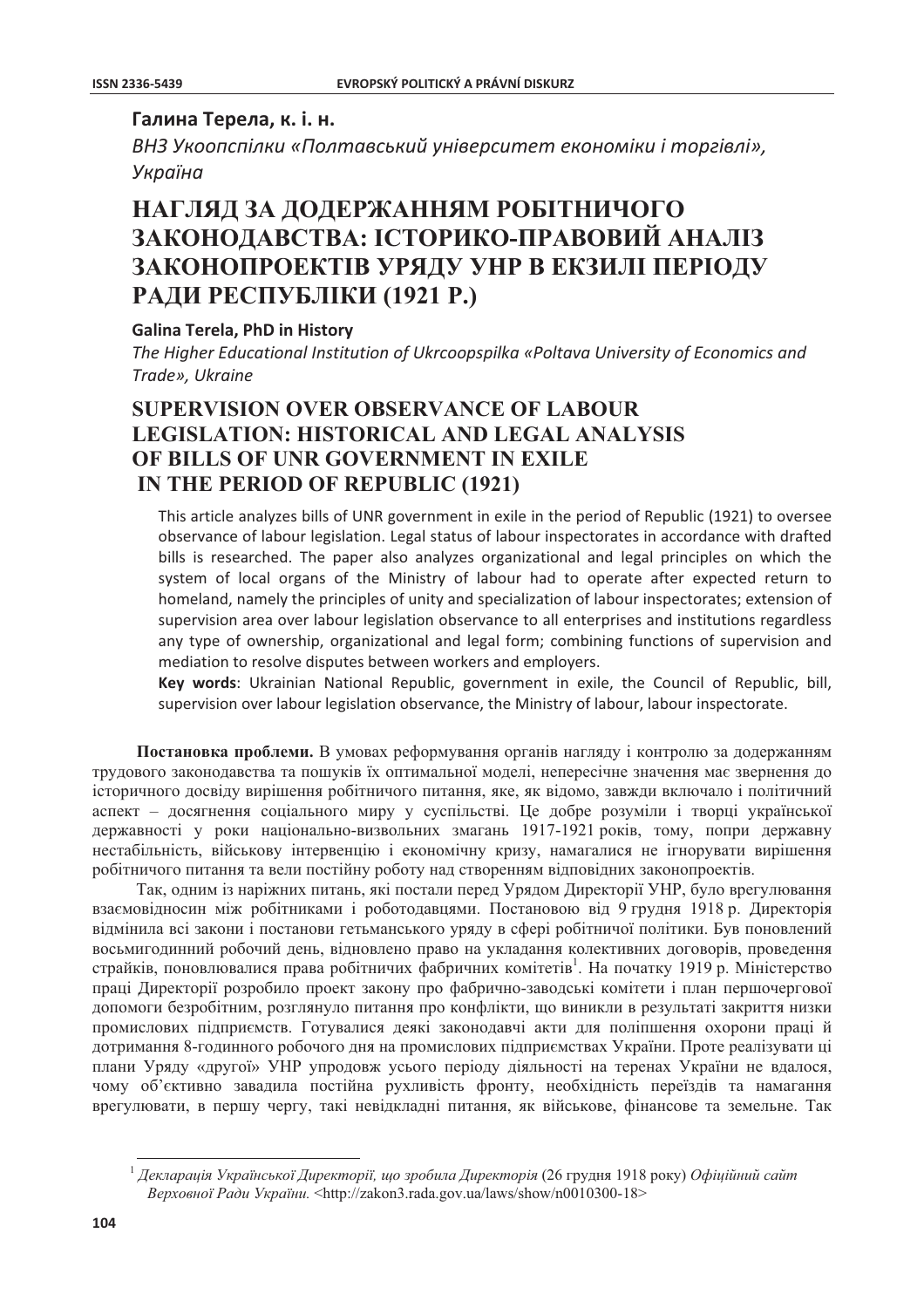склалося, що найбільш пролуктивним у плані законотворчості став період ліяльності Уряду УНР в екзилі.

Аналіз основних досліджень і публікацій. Перші історико-правові дослідження періоду діяльності Державного центру Української Народної Республіки (далі - ДЦ УНР) в екзилі належать безпосереднім учасникам, з-поміж яких можна виділити праці І. Мазепи, Є. Чикаленка, М. Лівицького та інших. Ці видання містять значний фактичний і документальний матеріал, роздуми авторів над проблемами державного будівництва. Аналіз різних аспектів діяльності ДЦ УНР в екзилі з позицій сучасних дослідників історії держави і права України викладено в працях В. Яблонського, О. Малюти, І. Панової. Робітничу політику Директорії УНР досліджували вченіісторики О. Реєнт, Б. Андрусишин. Водночас законопроекти, підготовлені службовцями Міністерства праці Уряду УНР в екзилі, щодо визначення системи місцевих органів міністерства та їх ролі у державному будівництві після очікуваного швидкого повернення в Україну, залишилися поза увагою дослідників та потребують детального історико-правового аналізу, що й обумовлює мету статті.

Виклад основного матеріалу. Під час перебування в еміграції на території Польщі Міністерству праці вдалося розробити ряд законопроектів, частина з яких була схвалена представницьким органом ДЦ УНР в екзилі - Радою Республіки. Остання була утворена 3 лютого 1921 р. відповідно до Закону УНР «Про Раду Республіки» від 9 січня 1921 р. і офіційно проіснувала до 5 серпня 1921 р.

Головою Ради Республіки був обраний колишній заступник прем'єр-міністра і міністр народного господарства в уряді Остапенка (від квітня 1919 р.) Іван Фещенко-Чопівський. Були створені комісії за фаховим спрямуванням і Рада Республіки, за спогадами сучасника тих подій М. Лівицького (син голови уряду А. Лівицького – Г. Т.), «негайно приступила до дуже інтенсивної праці»<sup>1</sup>. З огляду на загальне переконання тодішніх українських державних діячів про повернення в найближчий час на батьківшину, Рада Республіки не лише заслуховувала звіти уряду але й «...зайнялася опрацюванням різних законів, розпоряджень і заходів, що їх треба буде впровадити в життя у звільненій від московсько-совєтської окупації Україні»<sup>2</sup>.

Рада Республіки проіснувала близько півроку, за час її існування двічі змінювався склад уряду. Спочатку уряд очолював Андрій Лівицький, якого невдовзі змінив В'ячеслав Прокопович (з 24 березня 1921 р.), після чого головою уряду став Пилип Пилипчук (з 5 серпня 1921 р.). При цьому міністр праці у складі названих урядів не змінювався. Упродовж двох років, починаючи з жовтня 1920 р. цю посаду займав Валентин Садовський - колишній очільник генерального секретарства судових справ Української Центральної Ради.

Перебуваючи у місті Тарнові, службовці Міністерства праці сконцентрувалися на роботі в комісіях по розробці законопроектів. Ними була розпочата активна діяльність по вивченню досвіду регулювання праці як на теренах України, так і за її межами з тим, щоб застосувати його в правотворчому процесі та використати після повернення на батьківщину<sup>3</sup>. Так, 10 січня 1921 р. міністр праці В. Садовський звернувся до Міністерства закордонних справ з проханням вжити за сприяння Української липломатичної місії в Ризі та Ревелі захолів для прилбання Міністерством праці «законодавчих матеріалів по охороні праці та раціональному забезпеченню». Міністра, насамперед, цікавили закони Тимчасового уряду у сфері фабричного законодавства, закони радянської влади про охорону праці, у тому числі Кодекс законів про працю РСФРР, Вісник Московського і Харківського народних комісаріатів праці за 1918-1920 роки<sup>4</sup>. У січні 1921 р. Радою Народних Міністрів УНР була ухвалена постанова про асигнування в розпорядження Міністерства праці 20 тис. польських марок (потім ця сума була зменшена до 15 тисяч) для придбання необхідних книжок і «законодавчих матеріалів» з робітничого законодавства<sup>5</sup>.

Призначений на посаду директора департаменту охорони праці і департаменту соціального

<sup>&</sup>lt;sup>1</sup> Лівицький, М.А. (1984). ДЦ УНР в екзилі між 1920 і 1940 роками. Мюнхен-Філадельфія: В-во Українське Інформаційне Бюро, 13.

<sup>&</sup>lt;sup>2</sup> Лівицький, М.А. (1984). ДЦ УНР в екзилі між 1920 і 1940 роками. Мюнхен-Філадельфія: В-во Українське Інформаційне Бюро, 13.

<sup>&</sup>lt;sup>3</sup> Центральний державний архів вищих органів влади та управління України (далі – ЦДАВО України), Ф. 3305, Оп. 1, Спр. 1, Арк. 23.

<sup>&</sup>lt;sup>4</sup> ЦДАВО України, Ф. 3305, Оп. 1, Спр. 60, Арк. 1.

<sup>&</sup>lt;sup>5</sup> ЦДАВО України, Ф. 3305, Оп. 1, Спр. 60, Арк. 12.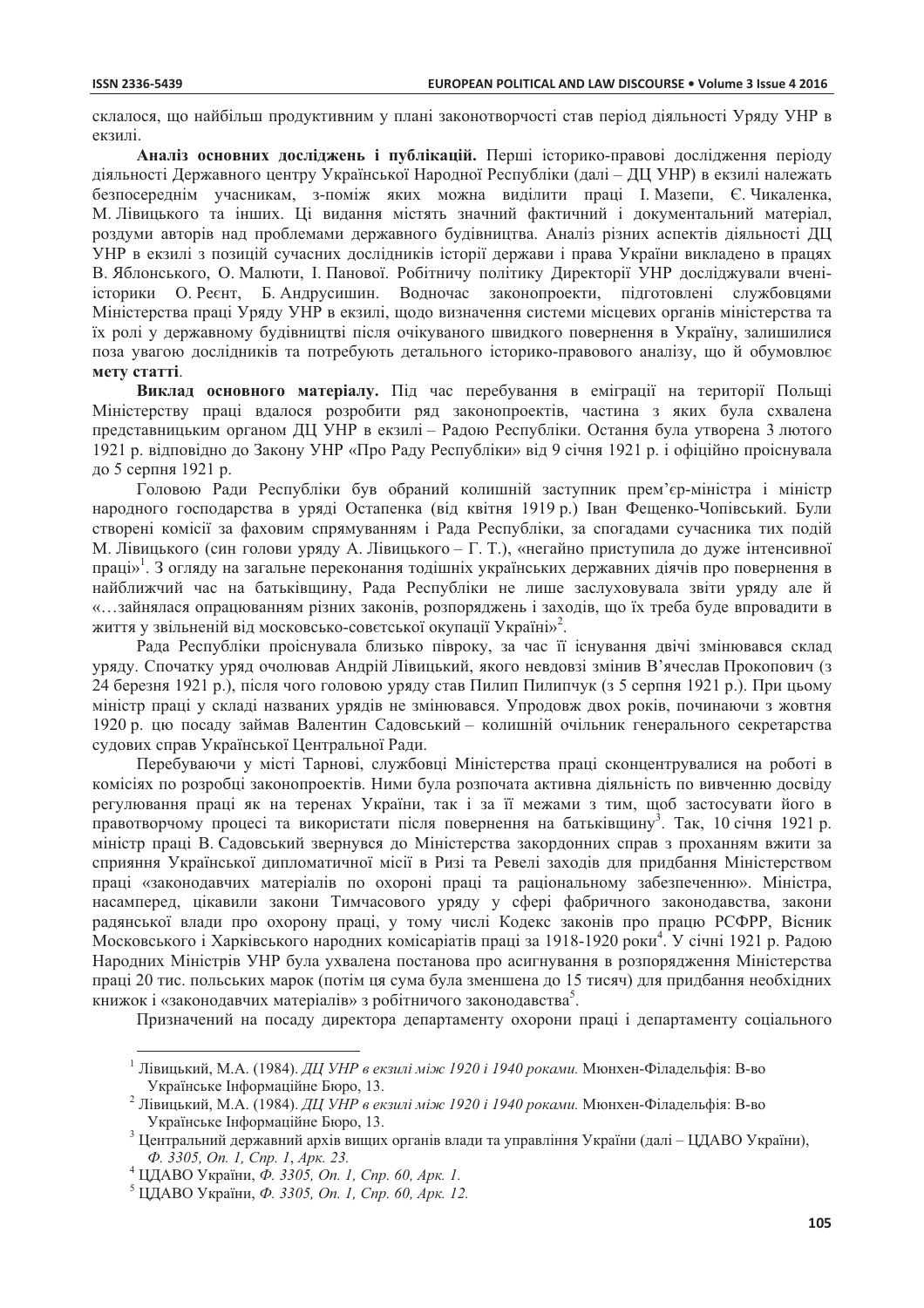#### **ISSN 2336-5439**

забезпечення Г. Довженко, змушений був у доповіді, датованій 19 лютого 1921 р., констатувати, що на той час архів Міністерства праці в Тарнові не містив «... жодного діловодства, справ, матеріалів, планів і т. п. щодо минулої діяльності цих департаментів... Комплекта українських робітничих законів – немає»<sup>1</sup>. Незважаючи на це, новопризначений очільник департаментів розробив два плани діяльності останніх. Стратегічний, так званий «широкий план» передбачав роботу департаментів на теренах України після встановлення «більш-менш тривалого ладу і спокою», а тактичний план був розрахований на визначення напрямків діяльності департаментів в еміграції та в перехідний період після повернення на територію України. Відповідно були окреслені найближчі завдання для обох департаментів: а) негайне отримання необхідних матеріалів та систематизація робітничих законів УНР та Гетьманату П. Скоропадського; б) вивчення робітничого законодавства, виданого, починаючи з 1917 року на теренах України не українською владою, опрацювання законів іноземних держав; в) негайне встановлення зв'язку з робітничими організаціями в Україні, насамперед в містах Одесі, Миколаєві, Херсоні, Криворіжжі, Катеринославі, Кременчуці, Харкові, Києві, Вінниці, на Полтавщині, в Чернігівщині, а також на еміграції з метою проведення підготовки до майбутньої практичної діяльності співробітників департаментів після їх повернення в Україну. Г. Довженко планував залучити до такої роботи близько 50-ти кандидатів, які мали бути готові стати комісарами праці, інспекторами праці та організаторами бірж праці.

Передбачалося, що місцевими установами Міністерства праці стануть окружні комісаріати праці (окрім того, в перехідний період строком до одного року – місцеві комісаріати праці) та окружні інспекції праці. При цьому, на думку Г. Дорошенка, інші «посередні органи» були не потрібними та тільки б ускладнили державний апарат. Натомість урядовець вважав, що «...розмаїття умов життя і праці в різних кутках України - вимагають певної децентралізації управління»<sup>2</sup>. За його справедливим зауваженням, така децентралізація змогла б сприяти залученню до активної співпраці з органами Міністерства праці «...місцеві сили, полегшуючи роботу державних апаратів»<sup>3</sup>.

Стосовно нормопроектувальної діяльності департаменту охорони праці ставилися за завдання розробити, з-поміж інших, законопроєкти про профспілки, про охорону праці та про інспекцію праці.

Окреслюючи план діяльності, Г. Довженко сподівався, що проведення такої підготовчої роботи зможе забезпечити ініціативу Міністерства праці у вирішенні питань робітничого руху, тим самим вибивши «... грунт для більшовиків та протидержавних, протиукраїнських настроїв та політики»<sup>4</sup>.

Службовці досить активно включилися у роботу. Як слідує із звіту про діяльність Міністерства праці за лютий 1921 р., департаментом охорони праці та ринку праці і громадських робіт було підготовлено законопроєкт про інспекцію праці, а також інструкцію для окружних і місцевих інспекторів праці та інструкцію уповноваженим Міністерства для підготовчої роботи на місцях. До вирішення питання розмежування повноважень інспекції праці та технічної інспекції було залучено представників Міністерства народного господарства. Законодавчою комісією Міністерства праці в цей період було завершено розробку проектів Статуту Міністерства праці та Закону «Про Раду праці», які були передані на розгляд до Ради Народних Міністрів<sup>5</sup>.

Упродовж березня 1921 р. співробітниками департаменту було проведено значний обсяг робіт, а саме: а) підготовлено проект територіальної організації окружних інспекцій праці в Київській, Подільській, Катеринославській і частині Таврійської губерній; б) частково зібрані матеріали щодо кількості робітників та підприємств в Україні; в) розроблені штати інспекції праці<sup>6</sup>. На кінець березня 1921 р. було завершено роботу над проектом Закону «Про інспекцію праці» та внесено на розгляд РНМ<sup>7</sup>.

Квітень 1921 р. позначився розробкою департаментом проекту Постанови про встановлення штатів інспекції праці та інструкцій уповноваженим Міністерства праці і агентам Міністерства

- <sup>1</sup> ЦДАВО України, Ф. 3305, Оп. 1, Спр. 58, Арк. 3.
- <sup>2</sup> ЦДАВО України, Ф. 3305, Оп. 1, Спр. 58, Арк. 3.
- <sup>3</sup> ЦДАВО України, Ф. 3305, Оп. 1, Спр. 58, Арк. 3.
- <sup>4</sup> ЦДАВО України, Ф. 3305, Оп. 1, Спр. 58, Арк. 3.
- <sup>5</sup> ЦДАВО України, Ф. 3305, Оп. 1, Спр. 57, Арк. 15-15 зв.
- <sup>6</sup> ЦДАВО України, Ф. 3305, Оп. 1, Спр. 57, Арк. 16.

<sup>7</sup> ЦДАВО України, Ф. 3305, Оп. 1, Спр. 60, Арк. 33.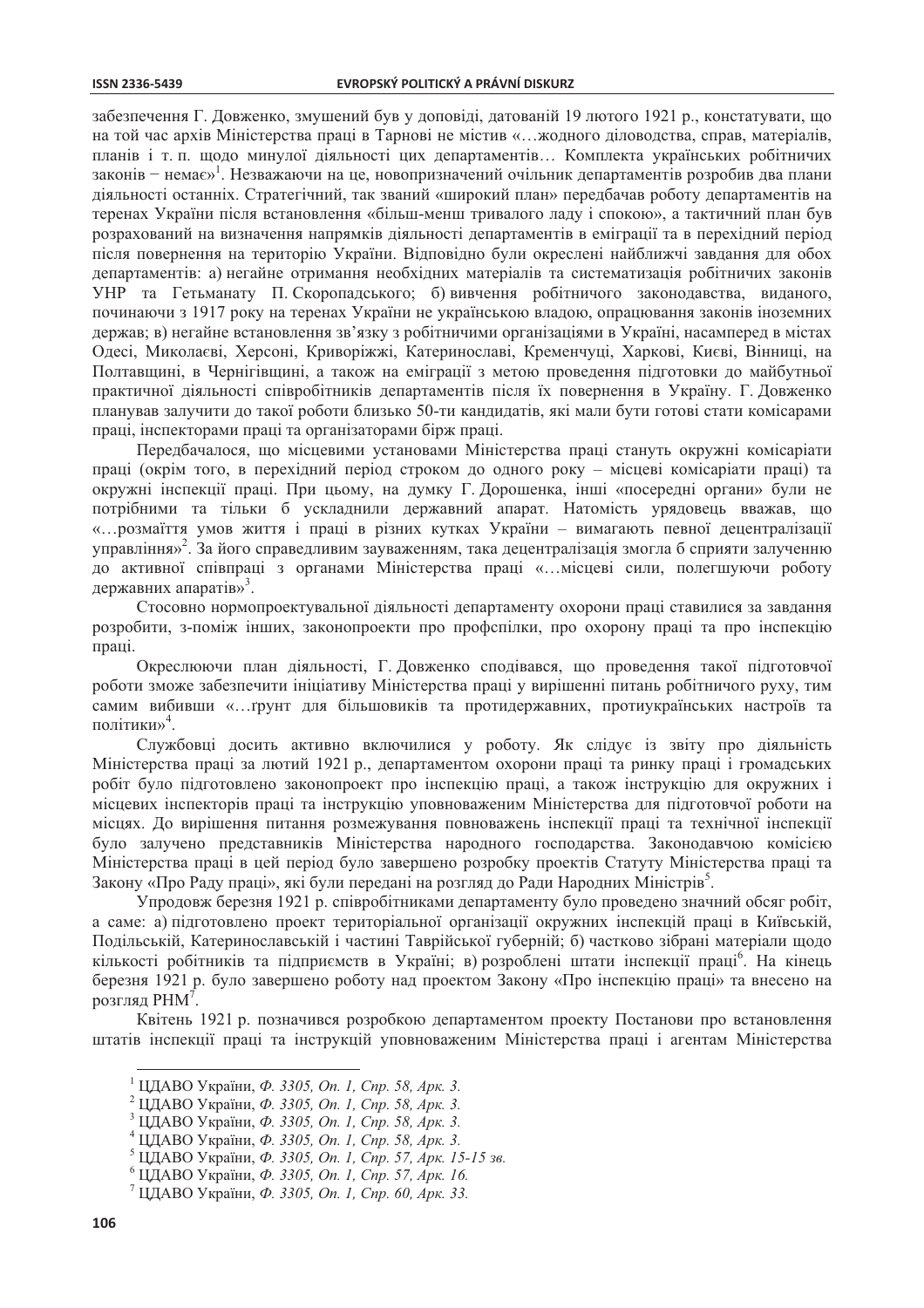внутрішніх справ шоло компетенції Міністерства праці і МВС в галузі охорони праці<sup>1</sup>.

14 квітня 1921 р. Мала Рада Міністрів заслухала внесений Міністерством праці законопроект про організацію інспекцій праці в Україні. Останній був повернутий на доопрацювання у зв'язку з тим, що, по-перше, в ньому не було визначено питання про штати інспекції та, по-друге, законопроект не був розглянутий фінансовою комісією<sup>2</sup>.

Упроловж травня 1921 р. співробітниками Міністерства праці було летально вивчено питання про поділ Лівобережної України на інспекторські округи та райони і розроблено штати до них<sup>3</sup>. 14 травня 1921 р. розгляд даного питання було винесено на засідання фінансової комісії. Визнаючи загалом доцільним утворення системи місцевих органів інспекції праці та враховуючи необхідність заощадження державних коштів, фінансова комісія дійшла висновку про неможливість затвердження штатів щодо всієї території України. Водночас було прийнято рішення про першочергову організацію роботи інспекцій праці тільки в тих «...місцевостях, що являють собою головні осередки фабрично-заводського життя...»<sup>4</sup>. При цьому йшлося лише про Правобережну Україну, де й планували створити для початку три округи з двадцятьма районами. Саме для таких потреб і були схвалені фінансовою комісією штати із окружних інженерів, двадцяти районних інспекторів та відповідно двадцяти їх помічників. При цьому Міністерству праці доручалося визначити як конкретне територіальне розмежування округів та районів, так і місця майбутньої роботи інспекторів.

10 червня 1921 р. доопрацьовані проект Закону «Про інспекцію праці» та проект Постанови про штати інспекції праці були надіслані на розгляд Малої Ради Міністрів разом із висновком фінансової комісії<sup>5</sup>. Останні були внесені на розгляд МРМ 23 червня, однак їх обговорення було відкладене до 25 червня з огляду на висловлену членами Ради необхідність детально з ними ознайомитися<sup>6</sup>.

Доповідачем законопроекту «Про Інспекцію праці» був директор департаменту охорони праці Г. Довженко. На засіданні, що відбулося 25 червня 1921 р., обговорювалися ключові положення проекту стосовно видів інспекторів праці (такими визнавалися окружні та районні інспектори) та сфери застосування здійснюваного ними нагляду за додержанням законодавства про працю. Згідно артикулу 2 останньому підлягали «...всі державні, громадські і приватні підприємства, заклади і господарства з найманою працею». Таким чином наглядом планувалося охопити усі організації незалежно від форми власності, де використовувалася праця найманих працівників'.

28 червня 1921 р. продовжувалося обговорення законопроекту. За його наслідками було вирішено змінити назву «Рада Окружної Інспекції» на «Окружна Рада праці»<sup>8</sup>, хоча в редакції Закону, схваленого РНМ, все ж залишилася перша назва, що напевно логічно випливало із її призначення як представницького органу, що функціонував при Окружній інспекції праці.

30 червня 1921 р. на засіданні МРМ заслухали та одноголосно схвалили штати інспекції праці. Не зважаючи на попередні висновки фінансової комісії, штати інспекції праці передбачали такий розподіл: 6 окружних інспекторів праці (при яких передбачалися посади керуючих канцелярією, діловодів та статистів), 73 районних інспекторів (при них - 73 діловоди), 84 помічника інспекторів<sup>9</sup>. При окремій лумпі залишився член МРМ М. Ковальський, на переконання якого кількість районних інспекторів праці та помічників потрібно було зменшити<sup>10</sup>.

15 липня 1921 р. після розгляду МРМ законопроект «Про Інспекцію праці» був надісланий до РНМ, якою і був ухвалений. Відповідно до ст. 2 Закон повинен був набути чинності «...днем його затвердження, або повторної ухвали Ради Республіки згідно ст. 14 Закону про Раду Республіки від 9. 02. 1921  $p_{.}\$ <sup>11</sup>.

<sup>&</sup>lt;sup>1</sup> ЦДАВО України, Ф. 3305, Оп. 1, Спр. 57, Арк. 22.

<sup>&</sup>lt;sup>2</sup> ЦДАВО України, Ф. 3305, Оп. 1, Спр. 60, Арк. 33.

<sup>&</sup>lt;sup>3</sup> ЦДАВО України, Ф. 3305, Оп. 1, Спр. 57, Арк. 23.

<sup>&</sup>lt;sup>4</sup> ЦДАВО України, Ф. 3305, Оп. 1, Спр. 58, Арк. 36.

<sup>&</sup>lt;sup>5</sup> ЦДАВО України, Ф. 3305, Оп. 1, Спр. 60, Арк. 47.

<sup>&</sup>lt;sup>6</sup> ЦДАВО України, Ф. 3305, Оп. 1, Спр. 71, Арк. 1.

<sup>&</sup>lt;sup>7</sup> ЦДАВО України, Ф. 3305, Оп. 1, Спр. 71, Арк. 1.

<sup>&</sup>lt;sup>8</sup> ЦДАВО України, Ф. 3305, Оп. 1, Спр. 71, Арк. 3.

<sup>&</sup>lt;sup>9</sup> ЦДАВО України, Ф. 3305, Оп. 1, Спр. 63, Арк. 40.

<sup>&</sup>lt;sup>10</sup> ЦДАВО України, Ф. 3305, Оп. 1, Спр. 71, Арк. 5.

<sup>11</sup> ЦДАВО України, Ф. 1065, Оп. 4, Спр. 22, Арк. 21.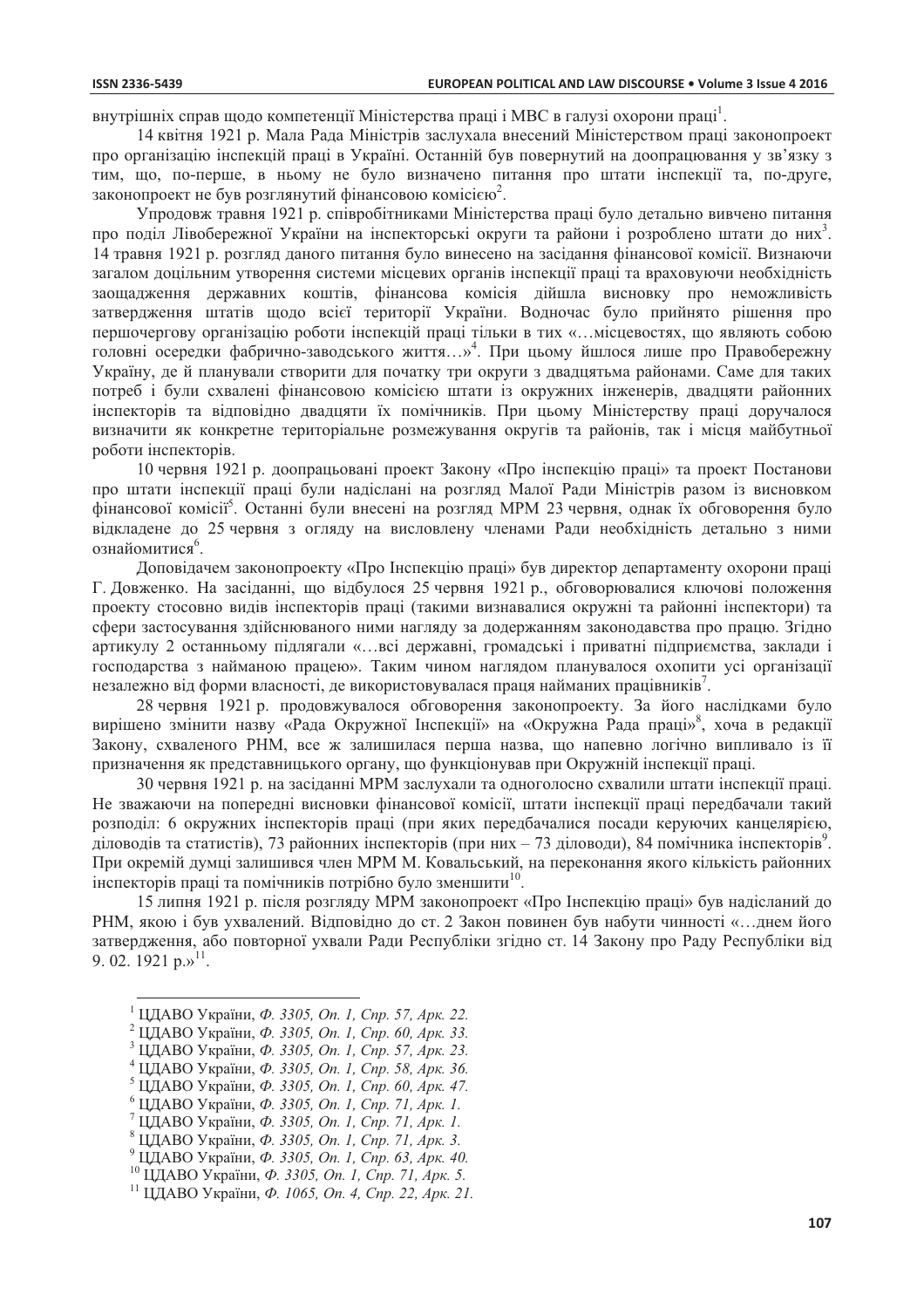Згілно законопроекту інспекція праці являла собою місцевий орган Міністерства праці, який складався із окружних, районних інспекторів праці та помічників останніх. На посади інспекторів мали призначатися особи незалежно від статі, які склали іспит перед спеціальною комісією при Міністерстві праці зі знань «наук соціальних, юридичних, промислової гігієни і робітничого питання»<sup>1</sup>. При цьому переваги надавалися особам із вищою освітою.

При окружних інспекціях праці передбачалося функціонування Ради окружної інспекції, чисельний склад якої визначався Міністерством праці залежно від ступеню розвитку місцевої промисловості. Це був виборний орган, до складу якого входили представники профспілкових організацій (їх перелік визначало Міністерство праці) та органів місцевого самоврядування. Представництво роботодавців не передбачалося. На засідання Ради окружної інспекції за необхідності могли запрошуватися фахівці з робітничих питань.

Рада надавала висновки з питань застосування інспекторами наглядових повноважень за додержанням робітничого законодавства. Такі повноваження були першочерговими і полягали у здійсненні «догляду» (нагляду...) за виконанням підприємцями та працівниками «...законів, наказів й правил, що встановлюють їхні обов'язки та взаємні відносини»; нагляду за додержанням законів і правил про режим робочого часу, про охорону праці жінок і неповнолітніх, про санітарногігієнічний стан підприємств; нагляду за виконанням правил про «шкільну науку» неповнолітніх працівників<sup>2</sup>.

До другої групи належали організаційні повноваження інспекцій праці, з-поміж яких: розгляд і затвердження табелів, правил внутрішнього розпорядку на підприємствах; допомога у заснуванні шкіл для дітей працівників; надання розпоряджень щодо «приведення в чинність правил, наказів й постанов» Міністерства праці.

Третю групу складали посередницькі повноваження, які полягали у застосуванні заходів щодо врегулювання конфліктів між працівниками і роботодавцями.

До четвертої групи відносились повноваження у сфері застосування заходів юридичної відповідальності за порушення робітничого законодавства. Так, інспектори праці мали право складати протоколи про правопорушення, виявлені при реалізації ними наглядових повноважень, і в разі необхідності передавати їх до судових установ. Окрім того, інспектори могли накладати штрафи у розмірі до 30 тисяч гривень.

В п'яту групу повноважень можна виділити необхідність ведення статистичної звітності щодо стану дотримання та порушень робітничого законодавства.

Реалізовуючи свої наглядові повноваження, інспектори наділялися правом відвідувати самі підприємства та заклади при них, якими користуються працівники, у будь-який час.

Артикул 4 законопроекту конкретизував повноваження окружних інспекторів, до яких, окрім здійснення безпосереднього керівництва, належав обов'язок видавати постанови на виконання «загальних вказівок і правил» Міністерства праці, а також розглядати скарги районних інспекторів праці<sup>3</sup>. Такі скарги, подані на розпорядження районних інспекторів, мали подаватися ними самими в місячний строк, що втім не призупиняло дію самих розпоряджень. Скарги на дії окружних інспекторів полавалися безпосерелньо до Міністерства праці в такий же строк.

Артикул 17 законопроекту визначав обов'язки повітової і міської міліції у питаннях взаємодії з інспекціями праці. Міліціонери мали повідомляти інспекторів про всі випадки порушення законів, розпоряджень і правил з питань, підвідомчих інспекції і сприяти їх вирішенню.

У пояснювальній записці Міністерства праці до проекту Закону «Про інспекцію праці» остання визнавалась адміністративно-виконавчим органом держави, створеним, в першу чергу, для здійснення нагляду за виконанням законів про охорону праці. За слушним зауваженням авторів записки те, наскільки ефективно закони про охорону праці захищають інтереси робітників, залежить від ступеню демократичності держави. Проаналізувавши законодавство щодо відповідних наглядових органів, яке діяло на теренах України впродовж останніх років, співробітники Міністерства праці змогли визначити нові організаційно-правові принципи, на основі яких мала функціонувати система інспекцій праці після очікуваного запровадження її по поверненню на батьківшину.

<sup>&</sup>lt;sup>1</sup> ЦДАВО України, Ф. 1065, Оп. 4, Спр. 22, Арк. 22.

<sup>&</sup>lt;sup>2</sup> ЦДАВО України, Ф. 1065, Оп. 4, Спр. 22, Арк. 22.

<sup>3</sup> ЦДАВО України, Ф. 1065, Оп. 4, Спр. 22, Арк. 22-22 зв.